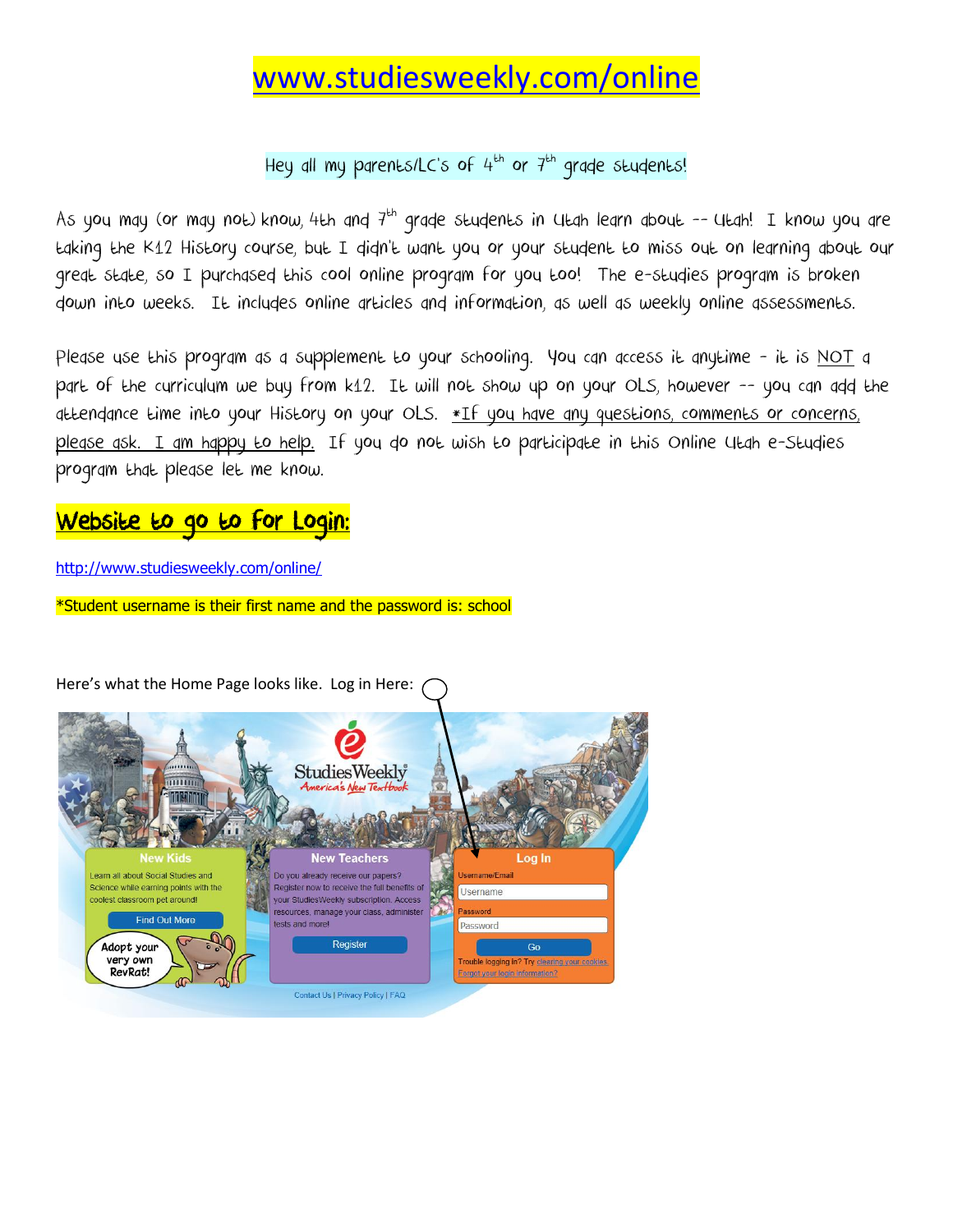

Contact Us | Privacy Policy | FAQ